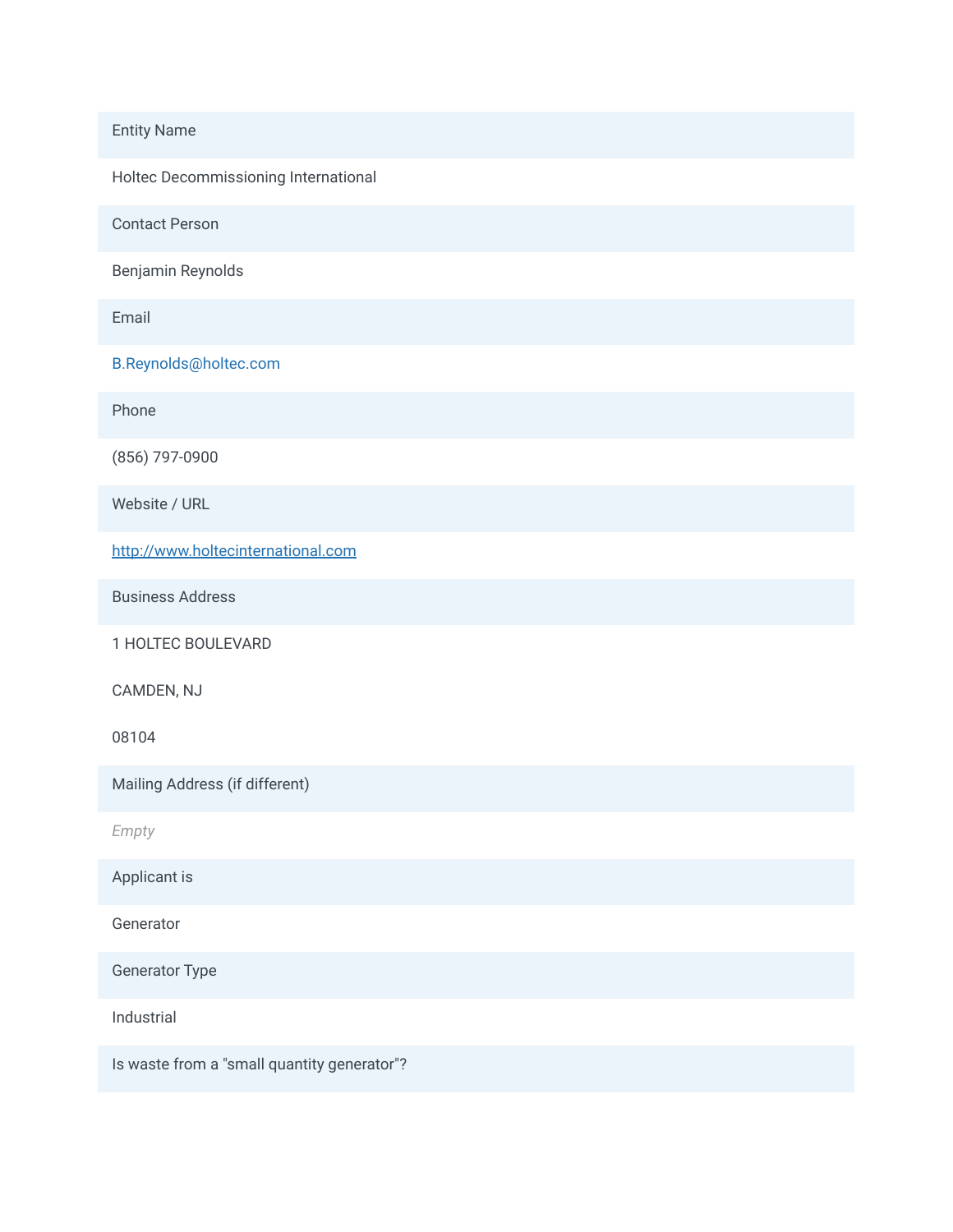Import applications generally will be granted only in single fiscal-year increments. If you are seeking a term that would extend beyond the end of a current fiscal year, please explain the unusual experiences that would justify a deviation from this general rule?

| Empty                                                                                                                                     |
|-------------------------------------------------------------------------------------------------------------------------------------------|
| Waste Volume (Cubic Feet)                                                                                                                 |
| 80000                                                                                                                                     |
| <b>Waste Radioactivity (Curies)</b>                                                                                                       |
| 10000                                                                                                                                     |
| <b>Waste Classification</b>                                                                                                               |
| Class A                                                                                                                                   |
| Class B                                                                                                                                   |
| Class C                                                                                                                                   |
| <b>Waste Form</b>                                                                                                                         |
| Unstable                                                                                                                                  |
| Does the proposed waste consist solely of sealed sources?                                                                                 |
| <b>No</b>                                                                                                                                 |
| Compact and/or unaffiliated state, territory, possession, or district of the United States where the waste<br>was generated (please list) |
| Massachusetts, New Jersey, New York                                                                                                       |
| <b>Waste Description</b>                                                                                                                  |
| Irradiated Hardware, reactor vessel components                                                                                            |

No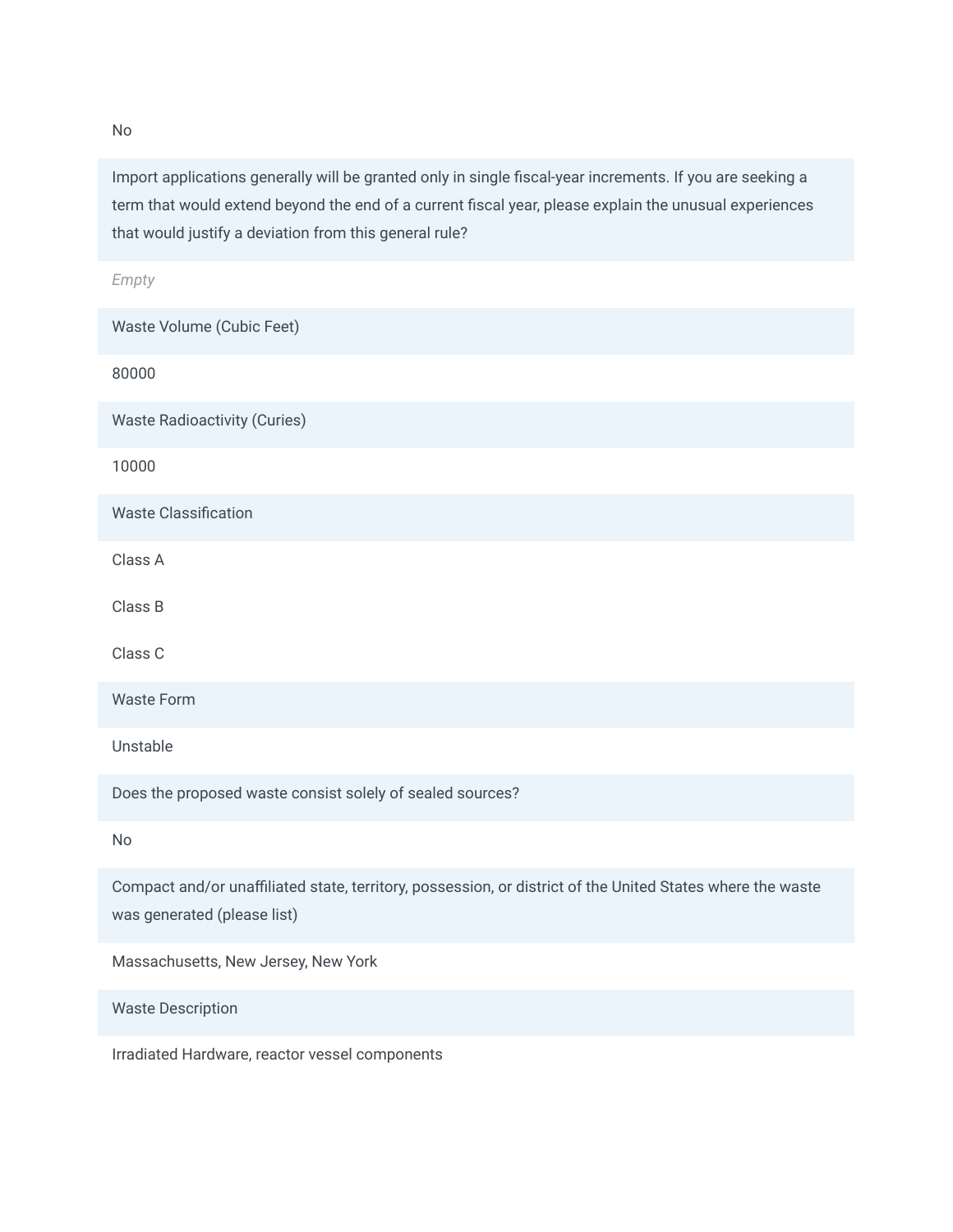Does Applicant have any unresolved violation(s), complaint(s), unpaid fee(s), or past due report(s) with the Texas Low-Level Radioactive Waste Disposal Compact Committee?

No.

Applicable Documents #1

*Empty*

Does Applicant have any unresolved violation(s), complaint(s), unpaid fee(s), or past due reports associated with radioactive waste receipt, storage, handling, management, processing, or transportation pending with any other regulatory agency with jurisdiction to regulate radioactive material including, without limitation, the Texas Commission on Environmental Quality (TCEQ)?

No.

Applicable Documents #2

*Empty*

Applicant hereby certifies\* the following:

The information provided herein is complete, accurate, and correct.

The waste proposed for importation is not waste of international origin.

The low-level radioactive waste for which this Import Application is submitted will be packaged and shipped in accordance with applicable state and federal regulations and is acceptable for disposal at the Compact Facility.

The person submitting this Import Application is authorized by the Applicant to commit Applicant to each and every obligation and condition set forth herein and in the Agreement for Importation of Non-Party Compact Waste. A copy of a written document containing such authorization must be attached to this Import Application.

Applicant has delivered to the specified disposal facility and TCEQ a copy of this Application for Importation of Compact Waste (along with any supplement or amendment thereto).

Name